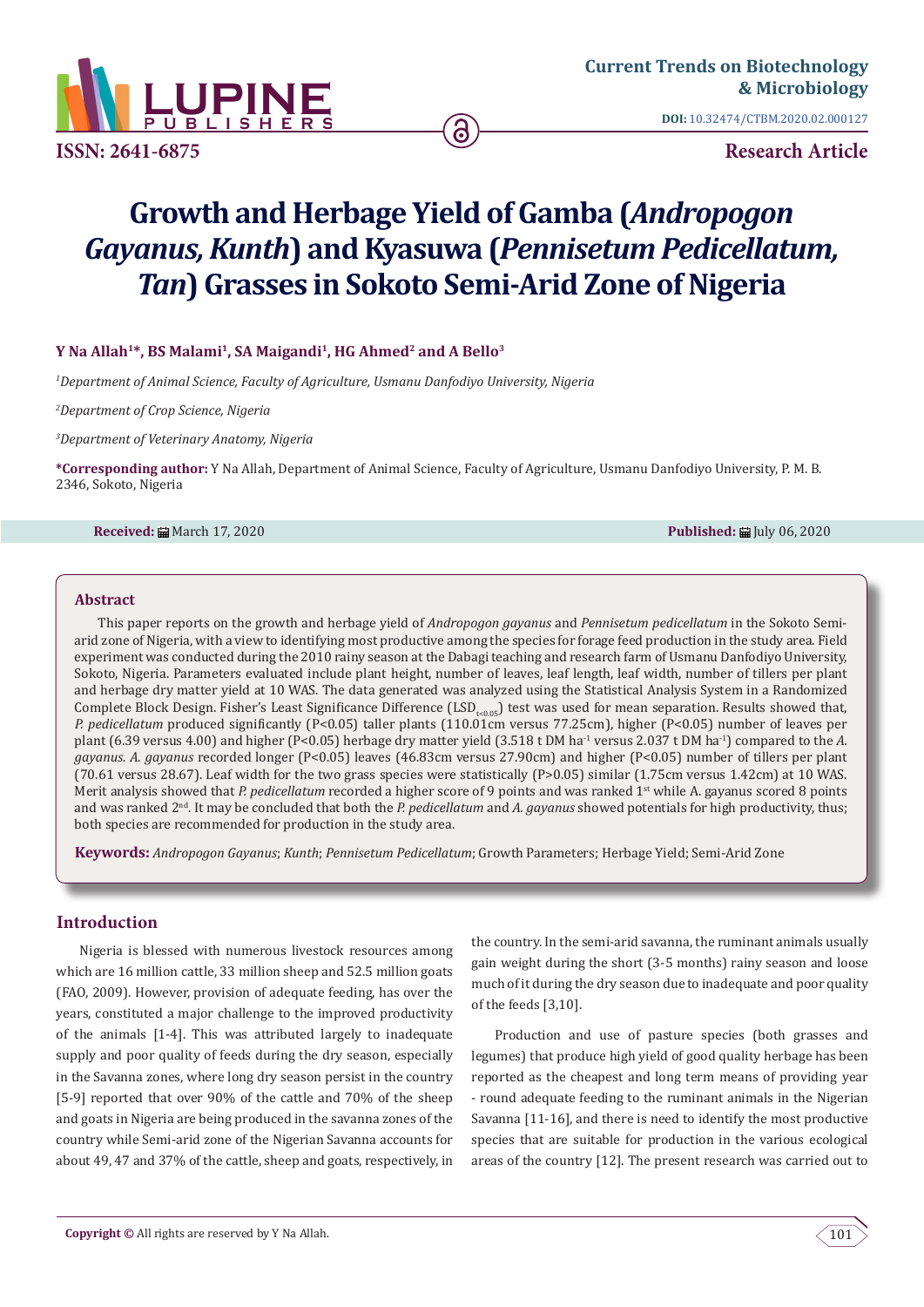evaluate some growth parameters and herbage dry matter yield of Gamba grass (*Andropogon gayanus*) and Kyasuwa grass (*Pennisetum pedicellatum*) and compare same in the Sokoto semi-arid zone of Nigeria. No similar research work has been reported on the two grass species in the study area; hence the need to carry out this research. Gamba grass (*Andropogon gayanus Kunth*), commonly called African gamba (West Africa), Rhodesian blue grass (Southern Africa) or Sadabahar (India), is native to the tropical Africa, and is adapted to a wide range of soil types [17,18]. It requires rainfall regime of 400-1400mm per annum [17]. Main attributes of the forage Gamba include excellent growth, exceptionally tolerant to drought stress, low P and N fertilizer requirements and high herbage dry matter production. It also has an acceptable nutritional quality and high palatability that result to high animal production due to high intake by animals [18].

Kyasuwa grass (*Pennisetum pedicellatum* Tan), commonly called annual kyasuwa (Nigeria), bare grass (West Africa) or deenanath grass (India); is native to the North tropical Africa and India [19]. Kyasuwa is normally cultivated on fertile loamy soils; but can grow on rich sandy soil [20]. It is normally cultivated as rain fed forage crop under optimum temperature of 30-35 °C. The usual rainfall is 500-650mm per annum but has been grown and produced seeds under very low rainfall (127mm) in India. Main attributes of the *P. pedicellatum* include good tolerance drought, high tillering, early flowering and high palatability [19].

## **Materials and Methods**

#### **Description of study area**

Field experiment was conducted during the 2010 rainy seasons at the Dabagi teaching and research farm (Latitudes 12° 45' N and Longitude 5° 25' E) of Usmanu Danfodiyo University Sokoto, Nigeria. The Dabagi farm (study site) is located at about 40km south east of Sokoto metropolis, along the Sokoto–Gusau road. Sokoto falls within the Sudan savanna vegetation zone and lies on about 300m altitude. Sokoto state enjoys a semi-arid climatic condition; characterized by alternating wet (rainy) and dry seasons [21]. Mean monthly temperatures vary from 14 °C in December/January to 40 °C in April. Relative humidity varies from 51-79% during the rainy season and from 10-25% during the dry season [22]. The monthly rainfall at the study site, during the 2010 rainy season is shown in Figure 1. Topsoil (0-20cm) at the study site belongs to sandy loam textural class and with low fertility status. I was described as moderately acidic (pH  $(H_2O)$ =5.41; pH (CaCl<sub>2</sub>)=5.40) and has low contents of organic matter (2.24gkg<sup>-1</sup>), Organic carbon (0.80g kg<sup>-1</sup>), total nitrogen (0.32gkg-1), available phosphorous (1.14mgkg-1), CEC  $(5.64$ cmolkg<sup>-1</sup>) and base saturation  $(40.60\%)$ . The exchangeable cations were also low in the soil (Ca=1.73, Mg=0.23, K=0.12 and Na=0.21cmol kg<sup>-1</sup>) [23].

# **Methodology**

# **Treatments, experimental design, and field layout**

The treatments for this experiment consisted of the two indigenous forage grass species replicated six times (2x6=12); carried out together with a similar experiment involving another two introduced forage grass species also replicated six times (2x6=12). The 2x2x6 treatment combinations were laid out in a Randomized Complete Block Design (RCBD) described by [24]. The field layout consists of six blocks of four plots each. Each plot measured  $3.5x3.5m$ ; with a gross area of  $12.25m^2$  and net area of 9.0m2 . Plots within each block were separated with 0.5m wide borders while 1.0m wide pathways separated blocks.

#### **Cultural practices**

**Land preparation:** A 50mx50m land at the Dabagi teaching and research farm of the Usmanu Danfodiyo University, Sokoto, was cleared off the shrubs and then mechanically ploughed using Tractor. Sunken type seed beds were measured and demarcated according to the field layout. The seed beds were then labeled using hand hoes and shovels.

**Seed procurement and sowing:** Seeds of the selected forage grass species were procured from the National Animal Production Research Institute (NAPRI), Shika-Zaria, Nigeria. The seeds were then surface-dressed, prior to sowing, using Apron Star (42WS) powder (contains 20%w/w thiamethoxam 20%w/w methalaxil-M and 2%w/w difenoconazole) at the rate of 2.5gkg<sup>1</sup> of seed to protect the seeds against fungal and insects' attacks on the field. The treated seeds were sown manually, using drilling method (50cm between drills) at 1.0-1.5cm below the soil surface. Sowing was carried out in July (03/07/2010), 2010; when the rains became established.

**Fertilizer application:** The experimental plots were applied Nitrogen (N), Phosphorous (P) and Potassium (K) fertilizers at the rate of 150, 30 and 30kg ha<sup>-1</sup>, respectively [10]. Total doses of P and K were applied at sowing, using NPK 15:15:15, while N was applied in three equal splits of  $50$ kgha<sup>-1</sup> each; at sowing, at 2 and 6 weeks after sowing (WAS), using NPK 15:15:15 and Urea (46%).

**Weeds control:** Manual weeding was employed to control weeds on the experimental plots. First weeding was carried out at 2WAS, using hand hoes, while subsequent weeding was carried out as and when necessary.

**Harvesting and weighing:** Harvesting of the herbage was conducted manually using hand Sickle, at 10WAS in the month of September (12/09/10), 2010. The plants were caught at about 5cm above the ground level using hand Sickle. In each plot, plants within the net plot area of 9m<sup>2</sup> were harvested, packed together, tied and then weighed, using a Dial Spring Scale. The herbage weight reading from each plot was then recorded as Fresh Herbage Yield (FHY) per

**Citation:** Y Na Allah, BS Malami, SA Maigandi, HG Ahmed, A Bello. Growth and Herbage Yield of Gamba (Andropogon Gayanus, Kunth) and Kyasuwa (Pennisetum Pedicellatum, Tan) Grasses in Sokoto Semi-Arid Zone of Nigeria. Curr Tr Biotech & Microbio 2(1)- 2020. CTBM. MS.ID.000127. DOI: [10.32474/CTBM.2020.02.000127.](http://dx.doi.org/10.32474/CTBM.2020.02.000127)

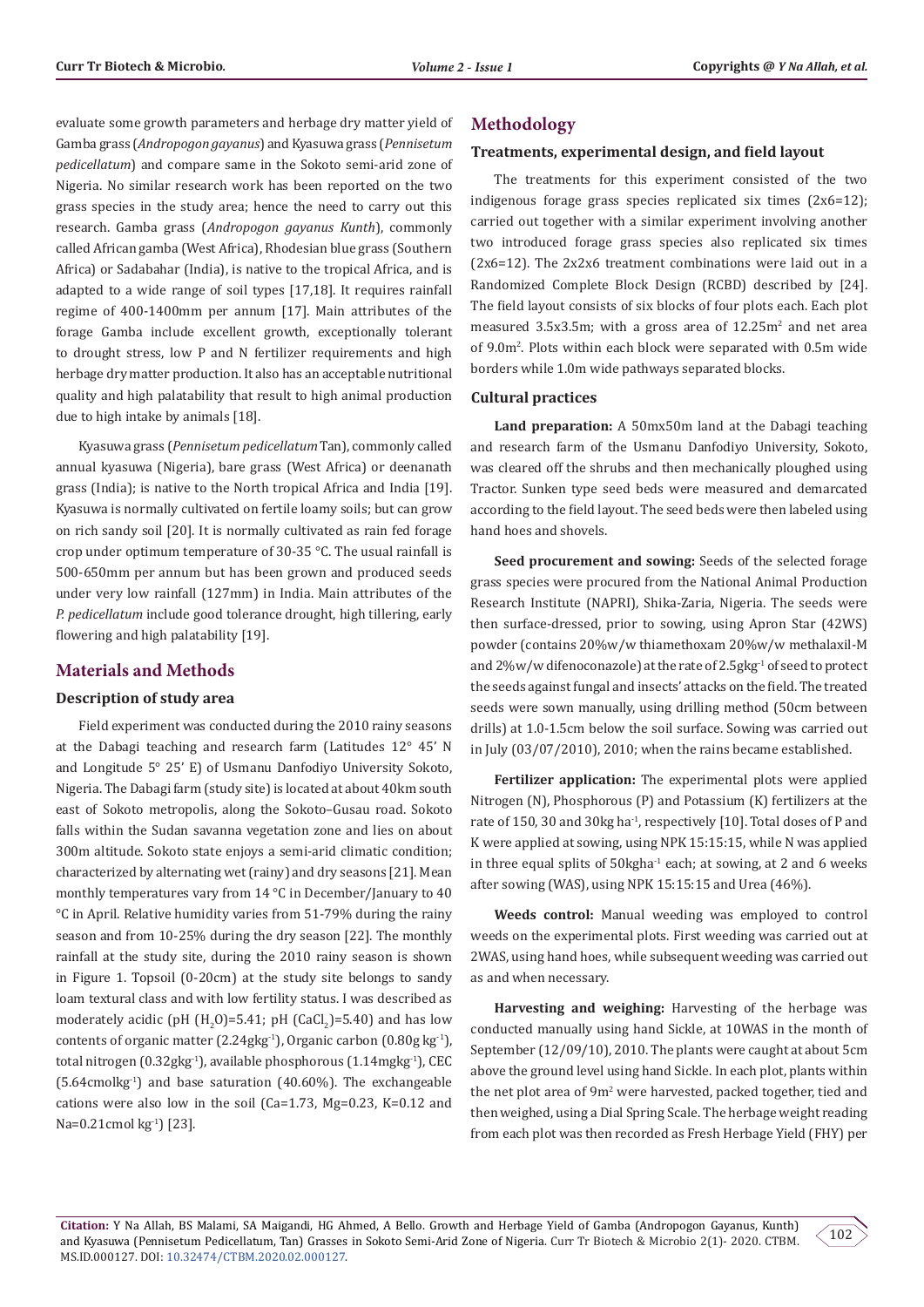net plot area (9m<sup>2</sup>) and Dry Matter Yield (DMY) was estimated by drying a known weight of the fresh herbage in an Oven set at 65 °C to constant weight and reweighed. The percent DMYs for the various replicate plots was used to calculate the mean DMYs for the respective treatments and were converted to tones per hectare.

## **Data Collection and Analysis**

Data collection includes measurement of plant height (cm), leaf length (cm) and leaf width (cm) by using meter ruler and number of leaves per plant and number of tillers per plant by counting; from three randomly selected plants from each plot at 10WAS when the herbage was harvested. Herbage Dry Matter Yield (DMY) for each species (treatment) was estimated fresh herbage and recorded. The data generated from the 2009 and 2010 trials was subjected to Analysis of variance (ANOVA) in a Randomized Complete Block Design (RCBD) using the General Linear Model (GLM) of the Statistical Analysis System [25]. Fisher's Least Significance Difference (LSD) test was used, at 5% level of significance for mean separation. Merit analysis was also conducted to measure the overall merit of each of the selected species and compare between the treatments.

## **Results and Discussion**

Mean values for plant height, Number of leaves per plant, leaf length, leaf width and number of tillers per plant evaluated for the two indigenous forage grass species, at 4, 6, 8 and 10WAS and herbage dry matter yield at 10WAS, are presented in Table 1. The results showed that the two forage grass species differed significantly (P<0.05) in all the parameters measured, except plant height and number of leaves per plant at 2WAS.

## **Plant height**

The significantly (P<0.05) taller plants recorded from the *P. pedicellatum* compared to *A. gayanus* at 6 and 8WAS may be explained by the plenty of rain received at the study site during the period Figure 1 which provided enough moisture that supported growth of all the plants. This, however, was not sustained by the *P. pedicellatum* to 10WAS when the rainfall received at the study site became reduced, and the *A. gayanus* plants measured taller (P<0.05) than the *P. pedicellatum* plants Table 1. This may suggest better adaptation to low moisture regime by the *A. gayanus* and higher vigor for better productivity than *P. pedicellatum* in Sokoto the semi-arid zone of Nigeria. The mean plant height recorded from A. gayanus at harvesting (10WAS), in this study (77.25cm), is greater than the range of 40.5-48.0cm reported as plant height for the species in the humid zone of Nigeria [26]. The taller *A. gayanus* plants recorded in this study may indicate better adaptation of the species to the dry Savanna than in the humid environment [18]. The mean plant height recorded for *P. pedicellatum*, at 10WAS in this study (110cm), is slightly higher than the 1.0m (or 100cm) height reported for the species in Bihar, India [19]. The *P. pedicellatum* was reported as rapid grower that persists well in northern Nigeria [27].



**Figure 1:** Plate 1: Gamba grass (Andropogon gayanus) at 10 WAS in Sokoto during 2010 trial.

#### **Number of leaves per plant**

The significantly (P<0.05) higher number of leaves per plant recorded from *P. pedicellatum* at 6, 8 and 10WAS compared to the *A. gayanus* Table 1, may suggest greater potential to utilize sunlight for photosynthesis, which may translate to better productivity by

the species in the study area. [19] also reported high leaf to stem ratio from *P. pedicellatum* plants, which might have resulted from high number of leaves per plant. According to [28], under light mutual shading, high number of leaves per plant is required to achieve maximum absorption of solar radiation for photosynthesis by the leaves and other green parts of the plant.

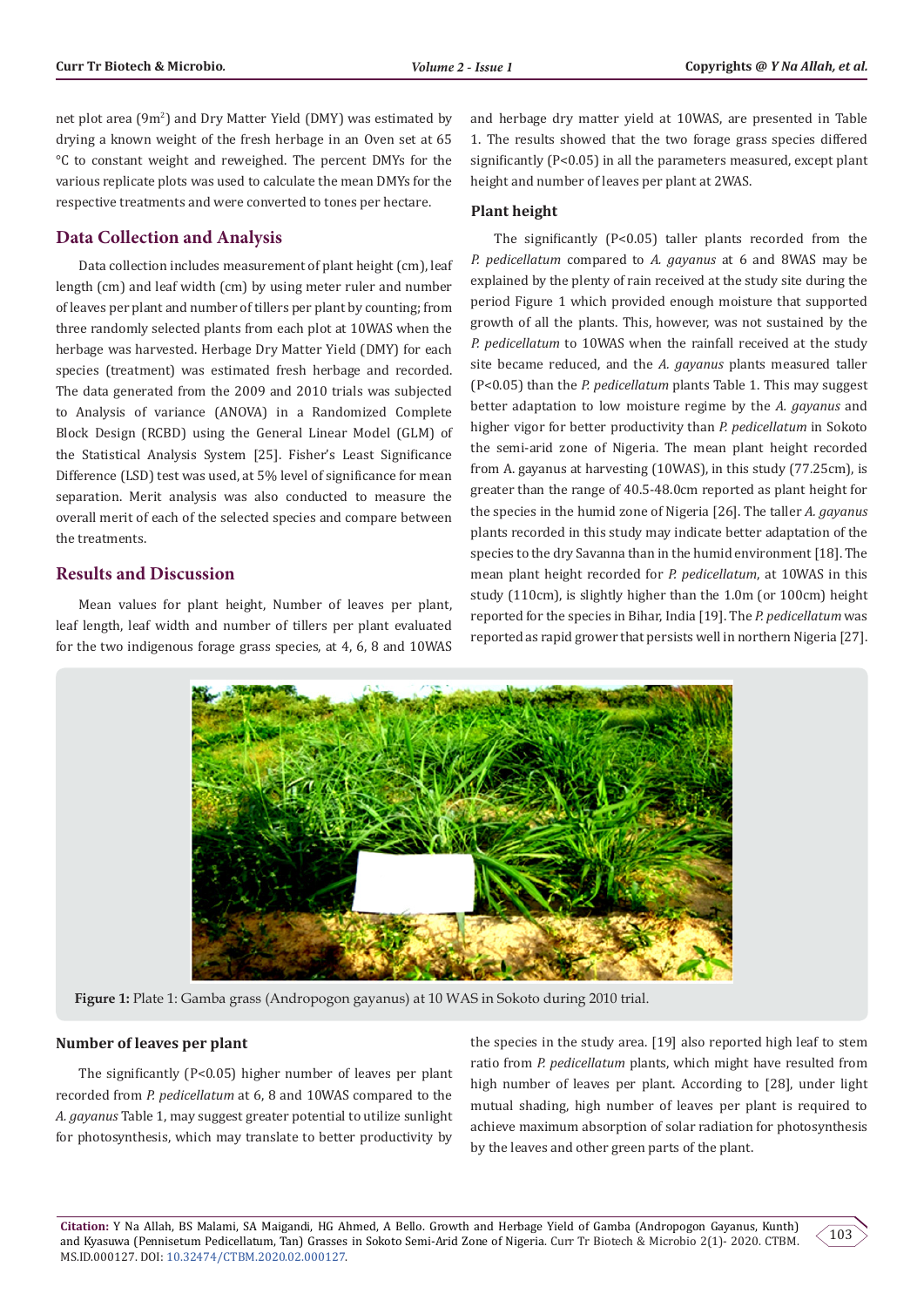**Table 1:** Growth parameters and herbage dry matter yield of Gamba (A. gayanus) and Kyasuwa (P. pedicellatum) grasses in Sokoto semi-arid zone of Nigeria.

|                                        | Age of plant (week)         |                          |                          |                      |  |  |  |  |  |  |  |
|----------------------------------------|-----------------------------|--------------------------|--------------------------|----------------------|--|--|--|--|--|--|--|
| <b>Species</b>                         | 4WAS                        | 6WAS                     | 8WAS                     | 10WAS                |  |  |  |  |  |  |  |
| Plant height (cm)                      |                             |                          |                          |                      |  |  |  |  |  |  |  |
| A. gayanus                             | 23.26                       | 37.02 <sup>b</sup>       | 58.38 <sup>b</sup>       | 77.25 <sup>b</sup>   |  |  |  |  |  |  |  |
| P. pedicellatum                        | 25.24                       | 46.72a                   | 71.39a                   | $110.01^a$           |  |  |  |  |  |  |  |
| LSD (P<0.05)                           | 3.25                        | 5.22                     | 6.89                     | 7.86                 |  |  |  |  |  |  |  |
| Number of leaves per plant             |                             |                          |                          |                      |  |  |  |  |  |  |  |
| A. gayanus                             | 2.83                        | 3.33 <sup>b</sup>        | 3.56 <sup>b</sup>        | 4.00 <sup>b</sup>    |  |  |  |  |  |  |  |
| P. pedicellatum                        | 3                           | 4.22 <sup>a</sup>        | $5.61$ <sup>a</sup>      | 6.39a                |  |  |  |  |  |  |  |
| LSD(P<0.05)                            | 0.96                        | 1.02                     | 1.16                     | 1.22                 |  |  |  |  |  |  |  |
| Leaf length (cm)                       |                             |                          |                          |                      |  |  |  |  |  |  |  |
| A. gayanus                             | 15.40 <sup>b</sup>          | 27.06 <sup>b</sup>       | 34.13a                   | 46.83a               |  |  |  |  |  |  |  |
| P. pedicellatum                        | $18.82$ <sup>a</sup>        | 30.69a                   | 29.25 <sup>b</sup>       | 27.90 <sup>b</sup>   |  |  |  |  |  |  |  |
| LSD(P<0.05)                            | 2.27                        | 3.09                     | 3.14                     | 3.38                 |  |  |  |  |  |  |  |
| Leaf width (cm)                        |                             |                          |                          |                      |  |  |  |  |  |  |  |
| A. gayanus                             | 0.51 <sup>b</sup>           | 1.01 <sup>b</sup>        | 1.32 <sup>b</sup>        | 1.76 <sup>a</sup>    |  |  |  |  |  |  |  |
| P. pedicellatum                        | $1.34^{a}$                  | 2.03 <sup>a</sup>        | 1.61 <sup>a</sup>        | 1.42 <sup>b</sup>    |  |  |  |  |  |  |  |
| LSD(P<0.05)                            | 0.26                        | 0.31                     | 0.38                     | 0.41                 |  |  |  |  |  |  |  |
|                                        | Number of tillers per plant |                          |                          |                      |  |  |  |  |  |  |  |
| A. gayanus                             | 6.67a                       | 28.67a                   | 55.95 <sup>a</sup>       | $70.61$ <sup>a</sup> |  |  |  |  |  |  |  |
| P. pedicellatum                        | 3.50 <sup>b</sup>           | 16.94 <sup>b</sup>       | 25.06 <sup>b</sup>       | 38.67 <sup>b</sup>   |  |  |  |  |  |  |  |
| LSD(P<0.05)                            | 3.34                        | 6.63                     | 12.17                    | 14.41                |  |  |  |  |  |  |  |
| Herbage yield (t DM ha <sup>-1</sup> ) |                             |                          |                          |                      |  |  |  |  |  |  |  |
| A. gayanus                             | $\overline{a}$              |                          | $\overline{\phantom{a}}$ | 2.037 <sup>b</sup>   |  |  |  |  |  |  |  |
| P. pedicellatum                        |                             | $\overline{a}$           | $\overline{\phantom{a}}$ | 3.519a               |  |  |  |  |  |  |  |
| LSD(P<0.05)                            | $\overline{\phantom{a}}$    | $\overline{\phantom{a}}$ | $\overline{\phantom{a}}$ | 0.393                |  |  |  |  |  |  |  |

Means in the same column for same parameter carrying different superscript differed significantly (P<0.05).

#### **Leaf length**

The significantly (P<0.05) longer leaves recoded from the *P. pedicellatum* plants at 4 and 6WAS compared to the *A. gayanus* may be explained by the plenty of rain received at that period at the study site Figure 1 which provided enough moisture that supported growth of all the plants. This, however, was not sustained by the species at 8 and 10WAS when the *A. gayanus* leaves measured longer (P<0.05) than the leaves from the *P. pedicellatum* Table 1. This was probably due to the reduction in the amount rainfall received at the study site and the moisture available in the soil became reduced. This may suggest the better adaptation by the *A. gayanus* to low moisture regime [18]. Leaf length is a component of Leaf Area Index (LAI), and high LAI is required to achieve maximum absorption of solar radiation for photosynthesis by the leaves for better growth and high herbage yield [28]. The mean leaf length recorded from *A. gayanus*, at 10WAS in this study (46.83cm), is greater than the 30.0cm long indicated for the species [18]. The longer leaves recorded for *A. gayanus* plants may indicate better growth of the species in the study area; probably due to its adaptation to low

fertility soils and low annual rainfall [18]. The mean leaf length recorded from *P. pedicellatum*, at 10WAS in this study (27.90cm), is greater than the 15.0-25.0cm leaf length indicated for the species by [19]. The longer leaves recorded for *P. pedicellatum* plants may indicate better growth by the species in the study area, probably due to its adaptation to low rainfall (Semi-arid) climatic environments [19].

#### **Leaf width**

The significantly (P<0.05) broader leaves recoded from *A. gayanus* at 4, 6 and 8WAS compared to the *P. pedicellatum* may be explained by the plenty of rain received at that period at the study site Figure 1 which provided enough moisture that supported growth of all the plants. This, however, was not sustained by the species at 8 and 10WAS when the *A. gayanus* leaves were broader (P<0.05) than the leaves from the *P. pedicellatum* Table 1. This may suggest the better adaptation by the *A. gayanus* to low moisture regime [18]. Leaf length is a component of Leaf Area Index (LAI), and high LAI is required to achieve maximum absorption of solar radiation for photosynthesis by the leaves for better growth and high

**Citation:** Y Na Allah, BS Malami, SA Maigandi, HG Ahmed, A Bello. Growth and Herbage Yield of Gamba (Andropogon Gayanus, Kunth) and Kyasuwa (Pennisetum Pedicellatum, Tan) Grasses in Sokoto Semi-Arid Zone of Nigeria. Curr Tr Biotech & Microbio 2(1)- 2020. CTBM. MS.ID.000127. DOI: [10.32474/CTBM.2020.02.000127.](http://dx.doi.org/10.32474/CTBM.2020.02.000127)

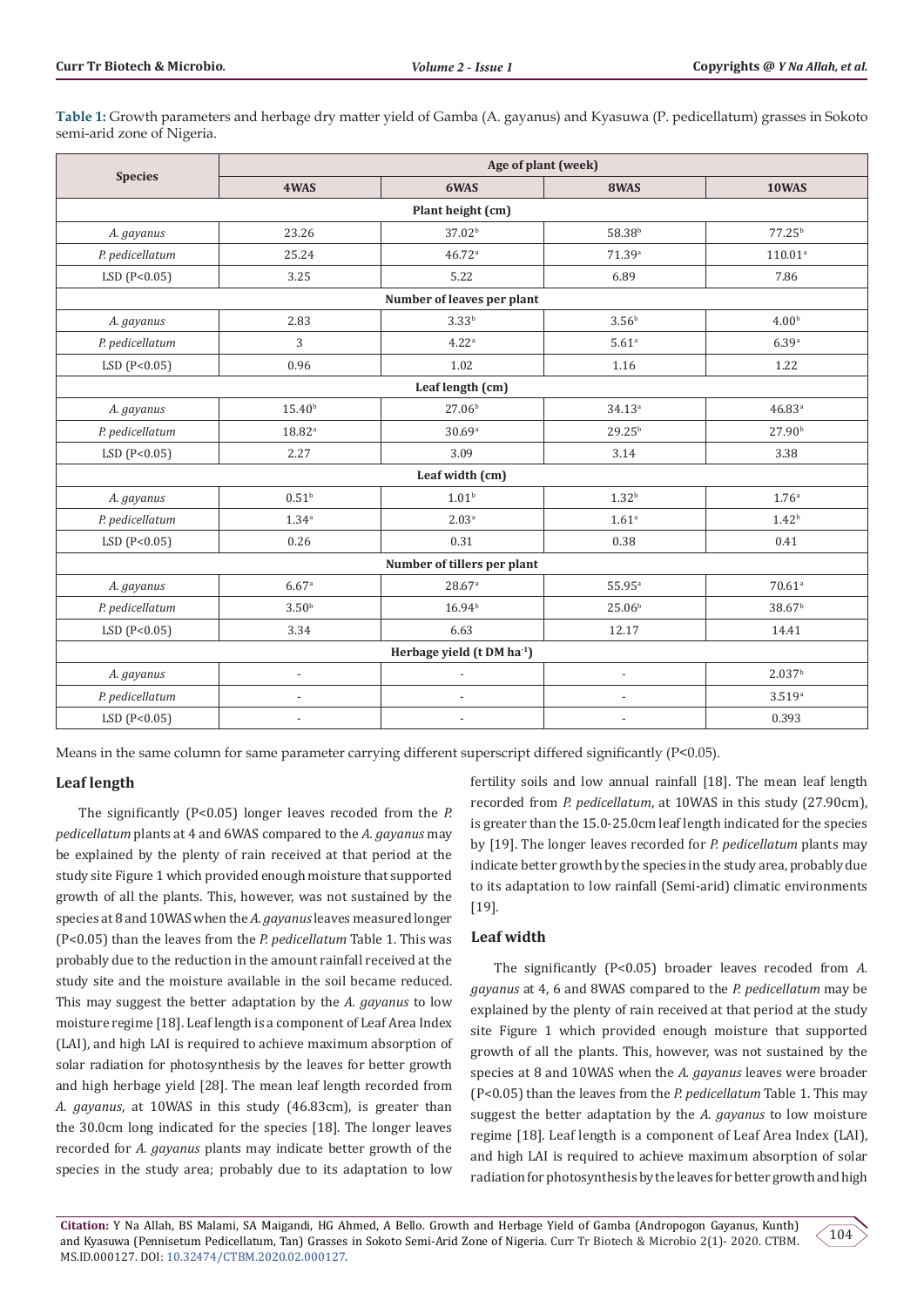herbage yield [28]. The mean leaf width recorded from *A. gayanus*, at 10WAS in this study (1.76cm), is greater than 1.6cm leaf width indicated for the species [18]. The broader leaves recorded for *A. gayanus* plants at harvesting, in this study, may suggest potential of the species for better growth in the study area; probably due to its adaptation to dry (Semi-arid) climatic environments [18]. The mean leaf width recorded from *P. pedicellatum*, at 10WAS in this study (1.42cm), is greater than the 0.4 1.0cm leaf width indicated for the species [19]. The broader leaves recorded for *P. pedicellatum* plants, in this study, may suggest potential of the species for better growth in the study area, probably due to its adaptation to Semiarid climatic environments [18].

#### **Number of tillers per plant**

The significantly (P<0.05) high number of tillers per plant recorded from the *A. gayanus*, from 4 to 10WAS compared to the *P. pedicellatum* Table 1, may indicate potentiality for higher productivity for the species. *A. gayanus* was described as tussock plant that produces many flowering branches (tillers) [17]. The species is also very resistant to drought and prefer long dry season of up to 7 months [18]. The mean number of tillers per plant recorded from *A. gayanus*, at 10WAS in this study (70.61), is greater than the range of 15.4-49.8 reported as number of tillers per plant for the species in Makurdi, in the humid zone of Nigeria [26]. The high number of tillers per plant recorded for the species, in this study, may be attributed to the species' adaptation to low rainfall in the Semi-arid zone than in the wetter humid environments [18]. There was no literature to compare the finding of this study on number of tillers per plant recorded for the *P. pedicellatum* at 10WAS in this study (28.67). However, this value is within the range of 15.4-49.8 reported as number of tillers per plant for the *A. gayanus* species in the humid zone of Nigeria [26].

#### **Herbage dry matter yield**

The significantly (P<0.05) higher herbage dry matter yield recorded from the *P. pedicellatum* compared to the *A. gayanus*, at 10WAS Table 1, may be explained by the species' production of plants that were significantly (P<0.05) taller, with higher number of leaves and number of tillers per plant compared to the *A. gayanus*, especially at harvesting. Sen C [29] reported high order positive correlation from the plant height and number of leaves per plant (and may include number of tillers per plant) with grain and herbage yield. *P. pedicellatum* was also reported to persist well in the dry northern Nigeria [19,20]. The herbage dry matter yield obtained for *A. gayanus*, in this study (2.037 t DM ha<sup>-1</sup>), is within the range of 1.14-3.20  $t$  DM ha<sup>-1</sup> reported for the same species in the northern guinea Savanna zone of Nigeria [10], and also the range of  $0.470 - 4.10$  t DM ha<sup>-1</sup> reported for the same species in the southern guinea savanna zone of Nigeria [26]. The value is, however, lower than 2.4-4.6 t DM ha<sup>-1</sup> and 11.4 t DM ha<sup>-1</sup> recorded for the same species by Yakubu AI, Kallah MS [30,31] respectively in the dry Sudan Savanna zone of Nigeria. The herbage dry matter yield for *P. pedicellatum*, obtained in this study (3.519 t DM ha<sup>-1</sup>), is lower than range of  $10.0\n-25.0$  t DM ha<sup>-1</sup> reported for the same species under varying seeding rates (10-40kg ha<sup>-1</sup>) in the dry Sudan savanna zone of Nigeria [30] and  $8-12$  t DM ha<sup>-1</sup> recorded by Ademosun AA [32] under low fertility conditions in the south west humid forest zone of Nigeria. The comparatively lower herbage yield obtained for *P. pedicellatum*, in this study, could be attributed to the low rainfall Figure 1 and poor soil conditions [23] in the study area.

#### **Merit Analysis**

Table 2 shows the merit scores and ranking of the two selected forage grass species (treatments) evaluated for growth and herbage yield [33]. The quantitative merit scores were derived from the qualitative rankings of the mean values for the evaluated parameters following separation of the group means at harvesting see Table 1. Muhammad IR [34] Results from Table 2 showed that *P. pedicellatum* recorded a higher total merit score of 9 points; Figure 2 and was ranked 1st while the *A. gayanus* scored total of 8 points and was ranked 2<sup>nd</sup> in terms of growth and herbage dry matter yield in the Sokoto Semi-arid zone of Nigeria.

**Table 2:** Merit scores and ranking of the selected forage grass species on growth parameters and herbage dry matter yield in the Sokoto Semi-arid zone of Nigeria.

| <b>Treatments</b> | <b>Merit score</b> |           |    |    |           |            |              |                 |
|-------------------|--------------------|-----------|----|----|-----------|------------|--------------|-----------------|
|                   | PH                 | <b>NL</b> | LL | LW | <b>NT</b> | <b>DMY</b> | <b>Total</b> | Rank            |
| A. gayanus        |                    |           |    |    |           |            |              | 2 <sup>nd</sup> |
| P. pedicellatum   |                    |           |    |    |           |            |              | 1 <sub>st</sub> |

Note: PH=plant height; NL=number of leaves; LL=leaf length; LW=leaf width; NT=number of tillers and DMY=herbage dry matter yield.

105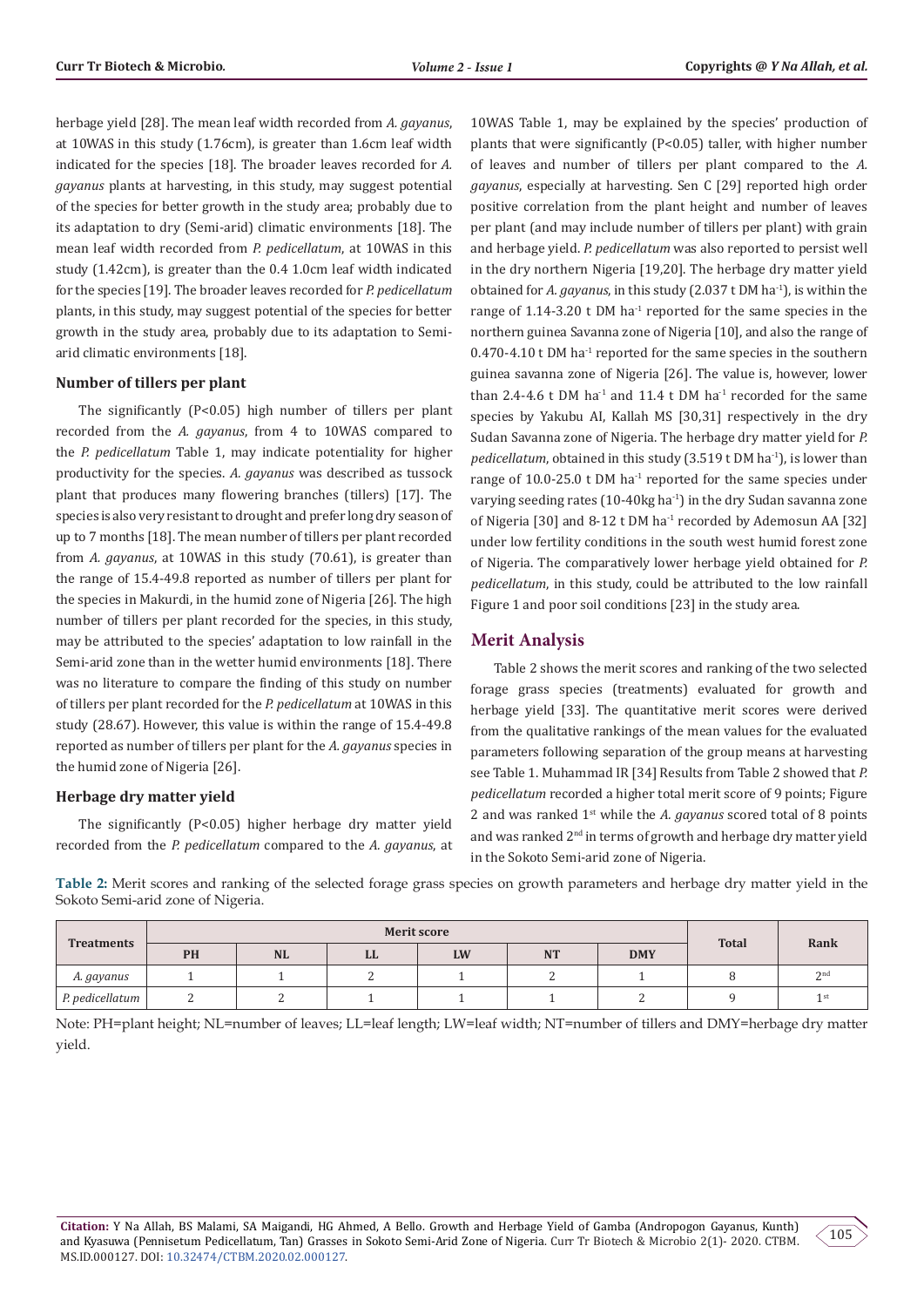

**Figure 2:** Plate 2: Kyasuwa grass (*Pennisetum pedicellatum*) at 10 WAS in Sokoto during 2010 trial.

#### **Conclusions and Recommendations**

Based on the results obtained from this study, although *P. pedicellatum* recorded higher total merit score and was ranked 1st, both the *P. pedicellatum* and *A. gayanus* recorded good growth and herbage dry matter yield in the Sokoto Semi-arid zone of Nigeria. Thus, both the *P. pedicellatum* and *A. gayanus* species are recommended for forage production and further research exploitations in the Semi-arid zone of Nigeria.

#### **References**

- 1. [Adebowale EA, AA Taiwo \(1996\) Utilization of crop residues and agro](https://www.ajol.info/index.php/njap/article/view/126496)[industrial by-products as complete diets for West African Dwarf sheep](https://www.ajol.info/index.php/njap/article/view/126496)  [and goats. Nigerian Journal of Animal Production 23\(1\): 153-160.](https://www.ajol.info/index.php/njap/article/view/126496)
- 2. Adegbola TA (2004) Utilizing proven alternative feed ingredients in livestock industry. In: Tukur HM, Hassan WA, Maigandi SA, Ipinjolu JK, Daneji AI, et al. (Eds.): Sustainable Livestock Production Under Changing Economic Fortunes, Proceedings of the 29<sup>th</sup> NSAP Conference, held at Usmanu Danfodiyo University, Sokoto, Nigeria. pp: 370-373.
- 3. [Babayemi OJ, MA Bamikole \(2006\) Supplementary value of Tephrosia](https://www.researchgate.net/publication/27201821_Supplementary_value_of_Tephrosia_bracteolata_Tephrosia_candida_Leucaena_leucocephala_and_Gliricidia_sepium_hay_for_West_African_dwarf_goats_kept_on_range)  bracteolate, *Tephrosia candida*, *[Leucaena leucocephala](https://www.researchgate.net/publication/27201821_Supplementary_value_of_Tephrosia_bracteolata_Tephrosia_candida_Leucaena_leucocephala_and_Gliricidia_sepium_hay_for_West_African_dwarf_goats_kept_on_range)* and *Gliricididia sepium* [hay for West African dwarf goats kept on range. Journal of central](https://www.researchgate.net/publication/27201821_Supplementary_value_of_Tephrosia_bracteolata_Tephrosia_candida_Leucaena_leucocephala_and_Gliricidia_sepium_hay_for_West_African_dwarf_goats_kept_on_range)  [European Agriculture 7\(2\): 323-328.](https://www.researchgate.net/publication/27201821_Supplementary_value_of_Tephrosia_bracteolata_Tephrosia_candida_Leucaena_leucocephala_and_Gliricidia_sepium_hay_for_West_African_dwarf_goats_kept_on_range)
- 4. [Ogunbosoye DO, OJ Babayemi \(2010\) Potential values of some non](https://academicjournals.org/AJB)[leguminous browse plants as dry season feed for ruminants in Nigeria.](https://academicjournals.org/AJB)  [African Journal of Biotechnology 9\(18\): 2720-2726.](https://academicjournals.org/AJB)
- 5. [FAO \(1991\) Small ruminant production and small ruminant genetic](http://www.fao.org/3/t0376e/t0376e00.htm)  [resource in tropical Africa. Food and Agriculture Organization of the](http://www.fao.org/3/t0376e/t0376e00.htm)  [United Nations. FAO Animal Production and health paper 88. Rome, Italy](http://www.fao.org/3/t0376e/t0376e00.htm)  [pp: 231.](http://www.fao.org/3/t0376e/t0376e00.htm)
- 6. Okorie AU (1992) Pasture and pastoral development in Nigeria. In: Alli RO (Edt.), Proposed Livestock Subsector Review. Proceedings of the Workshop on Livestock Subsector Review, LIMECU, Abuja, Nigeria; held in Jos, Nigeria, pp: 38-44.
- 7. FDLPCS (1992) Nigerian Livestock Resources. Vol. II, National Synthesis. Federal Department of Livestock and Pest Control Services. Resource Inventory and Management Ltd. Jersey, UK. pp: 287.
- 8. Umunna NN, PA Iji (1993) The natural feed resources in Nigeria. In: Adamu AM, A Mani, OA Osinowo, KB Adeoye, EO Ajileye (Eds.).

Forage Production and Utilization in Nigeria. Proceedings of National Workshop on Forage Production and Utilization in Nigeria organized by the National Livestock Project Division (NLPD), Federal Ministry of Agriculture and Natural Resources, Kaduna, Nigeria. pp: 16-31.

- Mortimore M (2000) Hard questions for pastoral development: a northern Nigerian perspective. In: Hiernaux P, E Tiekes (Eds). Atelier Regional. Les approaches de la gestion des pasturages et les projects de developpment, quelles perspective, Niamey, Nigeria pp: 2-6.
- 10. Muhammad IR, SA Abubakar (2004) Establishment and management of Sown Pasture. In: Gefu JA, JT Amodu (Eds). Forage Production and Management in Nigeria: A Training Manual. National Animal Production Research Institute (NAPRI), Shika. Federal Ministry of Agriculture and Rural Development (FMARD)/Ahmadu Bello University (ABU), Zaria, Nigeria pp: 11-17.
- 11. Von Kaufman R, EO Otchere (1982) A semi intensive approach to increasing Nigeria's beef production. In: Osinowo OA, UJ Ikhatua, OW Ehoche (Eds.) Beef Production in Nigeria. Proc. of Nat. Conf. on Beef Prod., held at Kaduna, Nigeria pp: 633-641.
- 12. Akinola JO, SAS Olorunju (1990) Changes in herbage yield and quality of indigenous and introduced forage species with age. Journal Animal Production research 10(1): 1-20.
- 13. Ajileye EO (1993) An overview of forage development in Nigeria. In: Adamu AM, Mani A, Osinowo OA, Adeoye KB, Ajileye EO (Eds.). Forage Production and Utilization in Nigeria. Proc. of Nat. Worksh., held in June 1993; organized by the National Livestock Project Division (NLPD), Federal Ministry of Agriculture and Natural Resources, Kaduna, Nigeria p: 32-41.
- 14. Odedire JA, OJ Babayemi (2008) Comparative studies on yield and chemical composition of Panicum maximum and Andropogon gayanus as influenced by Tephrosia candida and Leucaena leucocephala. Livestock Research for rural Development 20(27).
- 15. [Aregheore EM \(2009\) Nigeria: Country Pasture/Forage Resource](https://www.humanitarianlibrary.org/sites/default/files/2013/07/CotedIvoire-English.pdf) [Profiles.](https://www.humanitarianlibrary.org/sites/default/files/2013/07/CotedIvoire-English.pdf)
- 16. [Ogedegbe SA, Ogunlela VA, Olufajo OO, EC Odion \(2011\) Herbage yield](https://scialert.net/abstract/?doi=ijar.2011.789.797) of Lablab (*Lablab purpureus* [L. Sweat\) as influenced by phosphorus](https://scialert.net/abstract/?doi=ijar.2011.789.797) [application, cutting height and age in a Semi-arid environment, Nigeria.](https://scialert.net/abstract/?doi=ijar.2011.789.797) [International Journal of Agricultural Research 6\(11\): 789-797.](https://scialert.net/abstract/?doi=ijar.2011.789.797)
- 17. Duke JA (1997) *Andropogon gayanus* Kunth in: A Handbook of Energy Crops.
- 18. FAO (2009a) *Andropogon gayanus*.